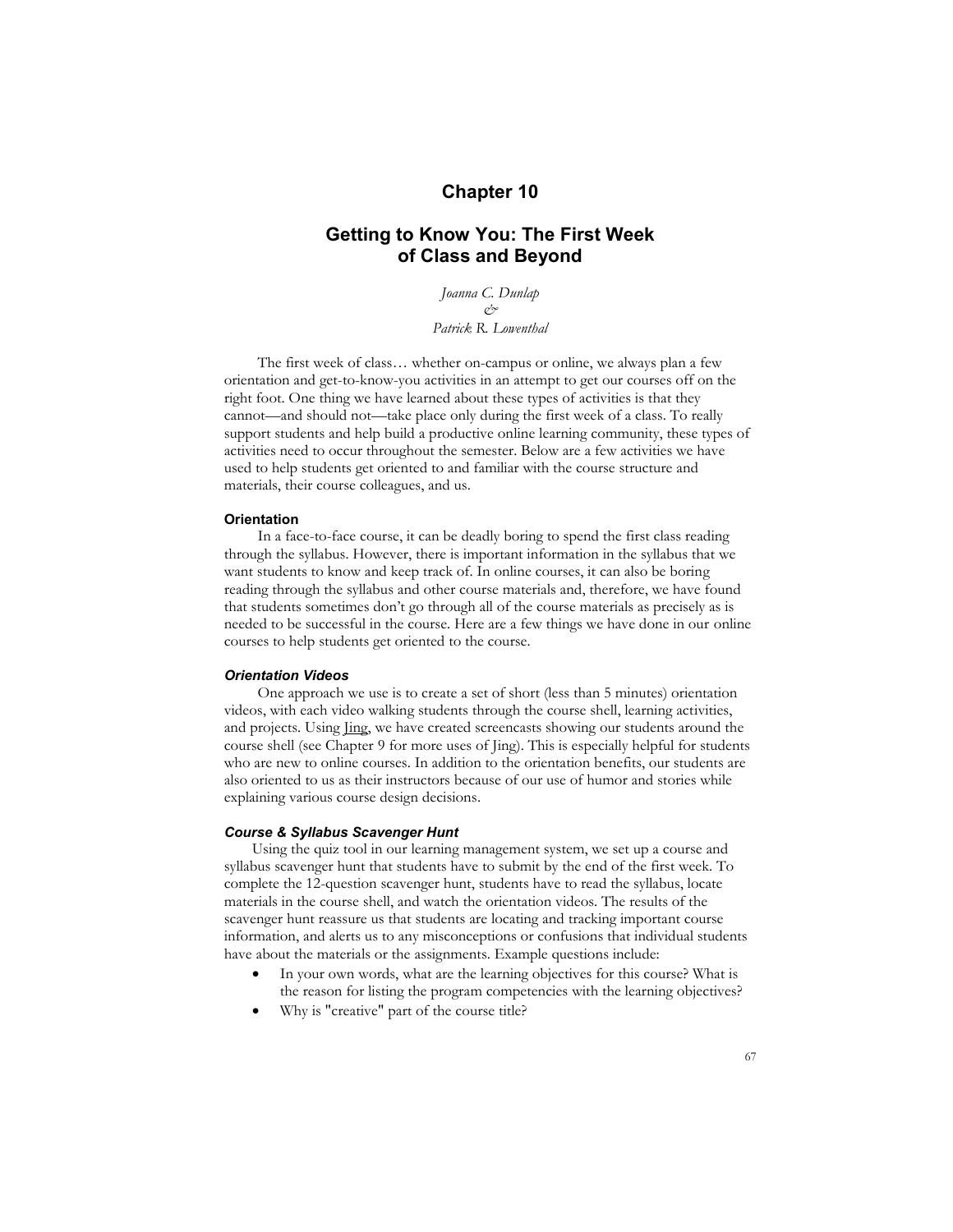- There are four projects for the course: Presentation Makeover Magic, Job Aid Makeover Spectacular, Presentation Prowess, and Design Lessons Learned. Which project are you most looking forward to working on? Why?
- Why are the weekly agendas for each week's learning activities hidden at the start of the semester?

### *Weekly Announcements*

At the start of each week (which in our online courses is Monday since we set up the weeks to go from Monday to Sunday in the course shell), we post a new announcement orienting students to the activities of the week. Even though this information exists elsewhere in the course, we like to provide a more personal announcement about the week. We start each announcement with a brief description of the past weekend's events with a photo or two (usually of us with our families). Then we provide students with a reminder about how they should focus their time and energy during the week. We end each announcement with a reminder about how to connect with us and a wish for a great week. These announcements can be shared by posting an announcement in the course shell, by email, or by using a tool like Jing to create an audio and/or video announcement.

#### ek 9 A

We had a wonderful weekend. Wasn't Saturday a beautiful day? After dropping our 6-year old off for a sleepover Saturday morning, we (husband, 3-year old, and me) met up with a group of friends at the Denver Zoo and spent 5 hours looking at the animals and enjoying the good company and warm sun. Then, a yummy dinner at India's with family. On Sunday, we did the typical errands and aroundthe-house chores...and watched the weather, wondering what spring has in store for us. :-) I hope you had a great weekend as well.

Now, just over the halfway mark in the term, for Week 9 you have two primary activities:

# *Weekly Agendas*

For each week, we create a printable weekly agenda checklist to help our students track what they should be working on during the week. Again, although this information exists in the course's master calendar, it helps students to have the week's activities laid out in checklist format.

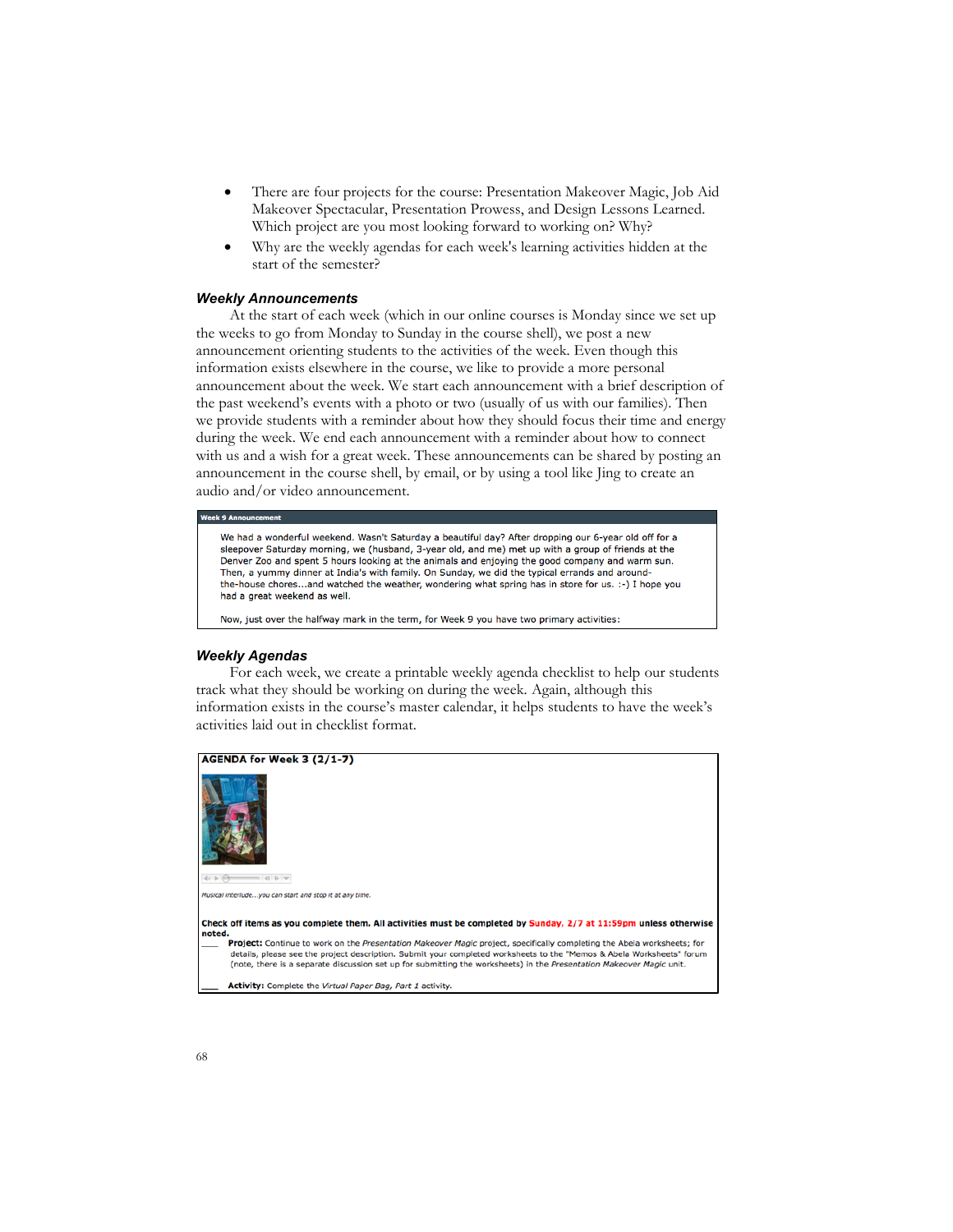# **Getting To Know Each Other**

We do not think it is very realistic to get to know people—especially in an online

course—with one shareyour-bio activity during the first week of class. Building relationships and community requires multiple opportunities to share and connect. So, every two to four weeks during the semester, we reengage students in getting-to-know-you activities. Below are a few of the activities we use in our online courses.



#### *Superhero Powers*

For this activity, using VoiceThread, students share a photo and record their response to the following prompt:

*What are your superhero powers? What is your superhero moniker? And, how do your superhero powers help you in life?*

Their creative responses are so much fun. And we really learn about the assets that each person sees as her or his strengths. Superhero Powers is a very positive approach to a typical share-your-bio activity that also results in learning more about each person's playful side and creative spirit.

# *Virtual Paper Bag*

For this activity, we ask students to pick five items that represent who they are and

what is important to them. They pull together visual representations of their five items for a virtual paper bag. They post their five images to Flickr (or another tool of their choosing, as long as the rest of the class can easily access their collection in the end). Once everyone has posted their virtual paper bag collection of images, students review each other's collections, and engage in a discussion of



why those items were selected and what the items "mean." The results are that students learn about each other's passions, values, families, and the like; learn about differences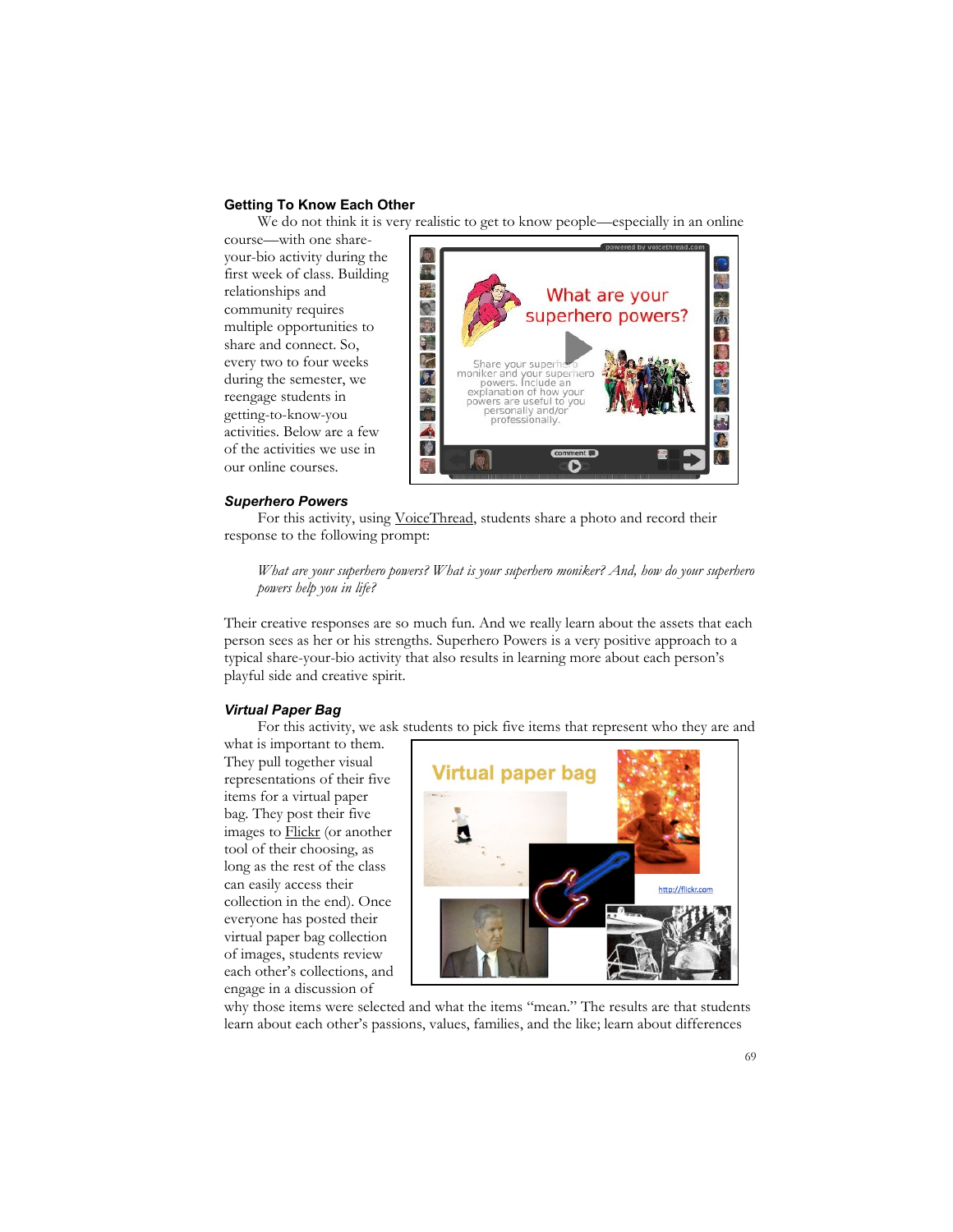and similarities; and learn each other's stories. This activity helps students feel more connected than they did before. And they remember details about each other because of the stories told and the emotion involved in sharing personal details about one another.

## *"If You Were a Tree" Wordle*

Similar to the virtual paper bag activity, for this activity we ask students to create a Wordle word cloud using 20 words that represents who they are. This activity encourages students to reflect on how they define themselves, and then to represent those definitions using only 20 words. Students then review each other's word clouds, and discuss the commonalities, differences, and surprises.



# *Soundtrack of Your Life*

As another way for students to get to know each other, we ask students to share music. For example, we ask them to share one song that inspires and motivates them; or create a playlist of six songs: two that represent their past, two that represent their present, and two that represent their planned/hoped for future. After students share their music, the group asks questions about the selections—similar to a 20-questions activity—to figure out why each student selected the song(s) she or he did. The students consider the group's shared interests, differences, and so on (e.g., how many folks like jazz, or female songwriters, or sad songs). We use tools such as Songza, Blip.fm, playlist.com, and Grooveshark for this activity, but there are many other digital jukebox tools out there from which to choose (see Dunlap & Lowenthal, 2010b for more on how we use music in our online courses).

#### *A 5-minute Conversation*

During the first few weeks of our online courses, we invite students to participate in a 5-minute phone conversation. Although it is an opportunity for students to ask questions about the course, the only agenda for the conversation is that we must hear each other laugh. We do this so that the students feel more connected to and less distant from us. About half of the students typically take us up on the invitation at the beginning of the course, although—with frequent reminders that the invitation still stands—we often end up talking with most if not everyone in the course at some point in the semester (see Dunlap & Lowenthal, 2010a for more on the power of a 5-minute phone call or one-on-one emails).

# *With a Cherry on Top*

After all of the getting-to-know-you activities throughout the semester, we like to end courses with an experience that celebrates, (1) what we have accomplished in the course as individuals and collaborators, and (2) the success of our learning community and our established friendships. One activity we like that achieves these two objectives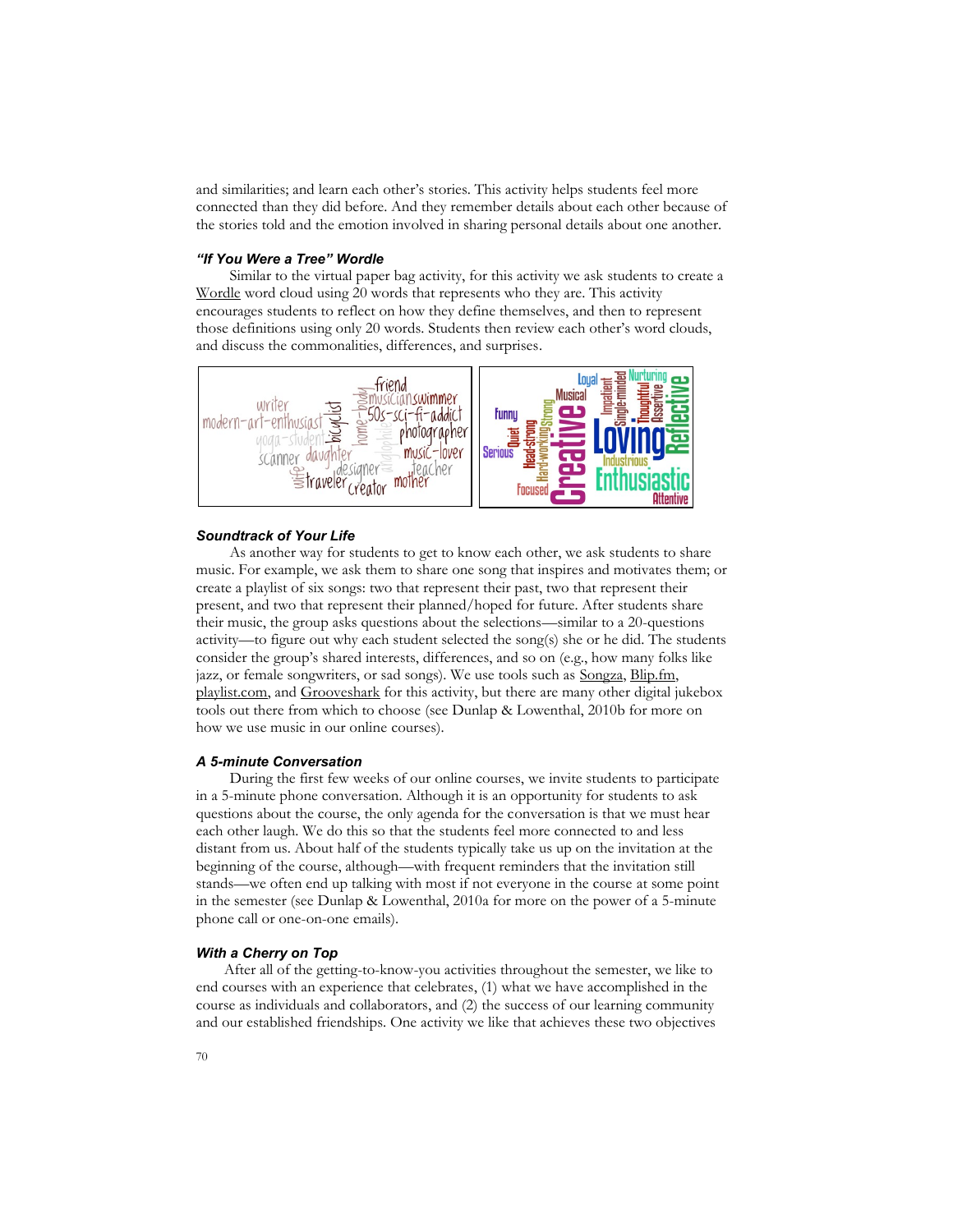is what we refer to as *Lessons Learned*. For example, in the Creative Designs for Instructional Materials course, students are given the following directions:

- 1. Consider what you have learned about the creative design of instructional materials. What are you sure about? What do you believe now? What advice/words of wisdom do others need to know about?
- 2. Pick one of those design lessons learned and write it down. Design it digitally. Photograph it. Draw it. Use paint, sculpture, whatever. I don't care as long as it's interesting.
- 3. Post a digital photo of your creation to our Flickr group account at http://www.flickr.com/groups/it6710fall2009/
- 4. Write up an explanation supporting your design, and post it to this project's discussion forum.

Using Flickr, students post their visual representations of a lesson they have learned from the course. This is a fun and creative way to close out a course experience, and the collection of lessons learned becomes a valuable take-away from the course and from our time together. And, it offers one more chance to connect with each other and to get to know a bit more about each other's perspectives and values.



#### **Conclusion**

We are strong believers in the power of community and the benefits of spending time getting to know each other—especially in online courses. However, we have found over the years that one activity at the beginning of the semester is often never enough. Therefore, over the years we have continually strived to come up with new and creative ways to build a productive online learning community—one in which everyone feels like they know each other—throughout the entire semester. We have shared a few of the ways that we do this. We hope that one or two of the strategies we shared resonate with you and that you experiment with building some getting to know you activities throughout the semester the next time you teach online!

#### **References**

Dunlap, J., & Lowenthal, P. R. (2010a). Defeating the Kobayashi Maru: Supporting student retention by balancing the needs of the many and the one. *EDUCAUSE Quarterly, 33*(4).